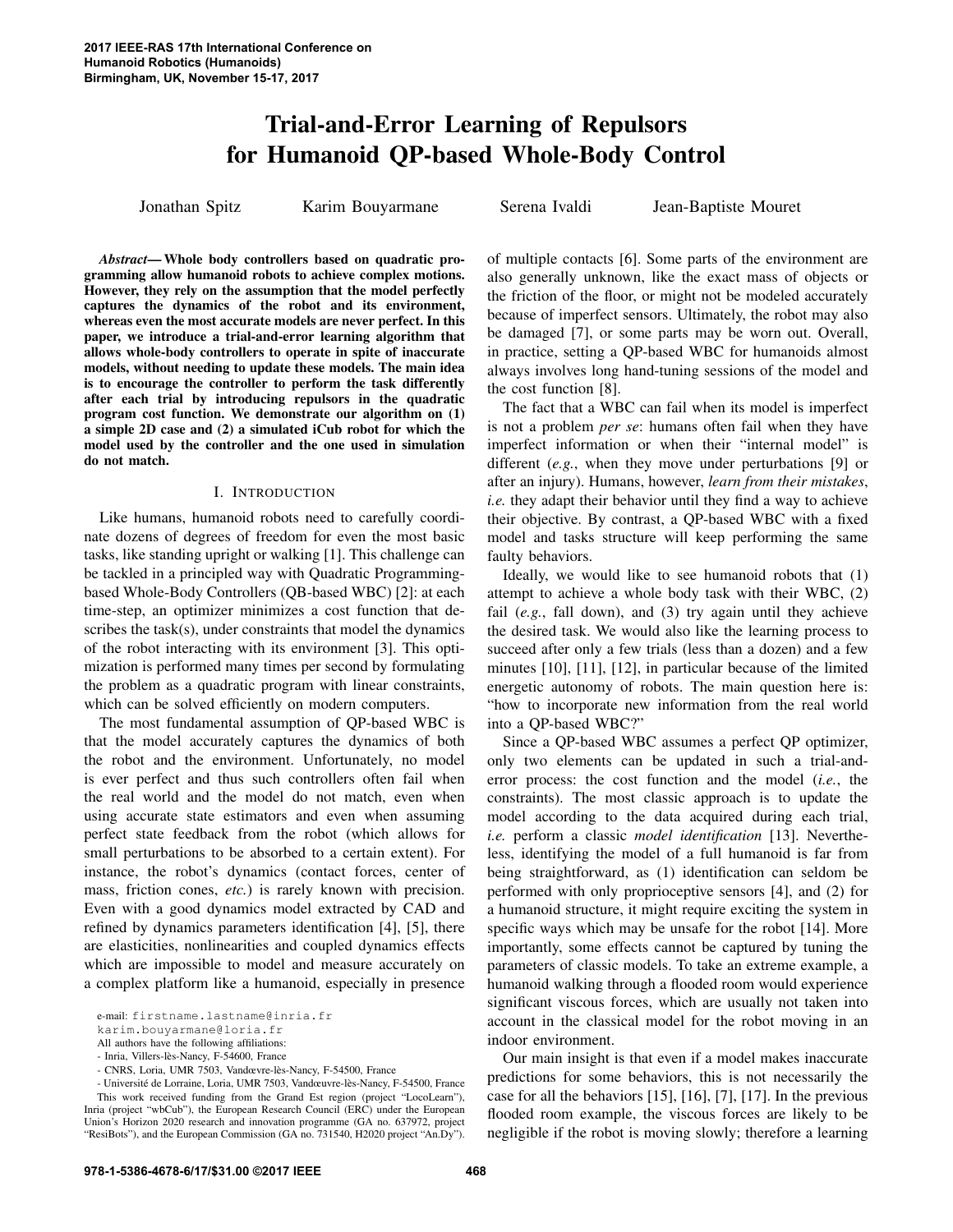process could discover that the WBC works fine when the robot moves slowly, without needing to update the model to take viscous forces into account. Similar situations are common when robots perform highly dynamic motions: while a perfect model might be required to move at high speed, a less accurate model might be enough for a lower speed motion. The redundancy of the robot also implies that many tasks can be achieved in different ways with equivalent costs. In case of damage, the redundancy of the robot plays a similar role: the behaviors that do not use the damaged parts (*e.g.*, a blocked joint) will be accurately predicted by the model, whereas those that rely on broken ones will have very different outcomes [15], [7]. In other words, we can use an imperfect model *if we know its limits*.

In the present paper, we introduce this idea in the QPbased WBC framework for whole-body motion, leading to a novel learning approach. When the robot performs a wholebody movement that, at some point, fails (for example, the robot falls), it should try to avoid repeating the same behavior. This "information" should be added to the QP problem so that the controller takes into account the "failures". The key challenge is that we cannot simply add penalties for failed states because the "bad decision" (*i.e.*, the control command and the state that caused at some point the failure) is very likely to have happened much before the moment when the robot actually "fails" or falls. In essence, this problem is a form of the classic "temporal credit assignment problem" in reinforcement learning [18], which is one of the most important problems of the field. For example, if a humanoid robot falls on the ground, then it reaches a failed state when it hits the ground; but penalizing the failed state would mean repulsing from the ground, which is something that we already know and is already identified as a bad state. Instead, at some point of its trajectory, the robot took a series of decisions that led to the failed state: these are the states that should be avoided. In classic reinforcement learning (e.g. Q-learning, see [18]), we would propagate the knowledge of the failed state to the previous state and start a new episode, but this means a prohibitive number of trials for a complex humanoid robot with many degrees of freedom (thousands in a complex space).

Our main concept is that we can update the cost function of the QP controller after each trial so that the robot tries to solve the task *in different ways* until it finds one that is satisfying. To do so, we use the state-space trajectory of failed trials to introduce *repulsors* along the trajectory that push the QP controller away from states that have already been visited, while still attempting to solve the task. Between each episode, a gradient-free optimization algorithm searches for the best repulsors so that the next trial is as different as possible while still "solving" the task. This new episodic, trial-and-error algorithm enables QP-based whole-body controllers to adapt in a few trials to unknown situations, like damage, and to imperfect models of the robot or its environment.

We show the effectiveness of our approach on a toyexample (a particle moving in 2D) and on a simulated iCub humanoid robot for a squatting task, in a situation where the robot model is wrong: the robot's feet are smaller in reality than in the QP model, which causes the QP controller to fail.

## II. BACKGROUND

## *A. Humanoid QP-based whole-body control*

Whole-body control for humanoid robots is essentially formulated by prioritized multi-task controllers with strict task priorities [19] or multi-task controllers with soft task priorities (also called weights) [20], [21]. A now well-established classical formulation for the latter is the quadratic programming (QP) formulation, which solves, at every timestep of the control loop, the following QP problem:

$$
\min_{\ddot{q},f,\tau} \sum_{k=1}^{m} w_k \left\| \ddot{g}_k - \ddot{g}_k^d \right\|^2 \tag{1}
$$

under constraints  $M\ddot{q} + N = J^T f + S\tau$  (2)

$$
J\ddot{q} + \dot{J}\dot{q} = 0 \tag{3}
$$

$$
f \in K \tag{4}
$$

$$
q_{\min} \le q \le q_{\max} \tag{5}
$$

$$
\dot{q}_{\min} \le \dot{q} \le \dot{q}_{\max} \tag{6}
$$

$$
\tau_{\min} \leq \tau \leq \tau_{\max},\tag{7}
$$

where  $q$  is the configuration of the robot (including the  $6D$ position and orientation of the floating-base),  $\dot{q}$  and  $\ddot{q}$  are (as an abuse of notation) the configuration-space velocity and acceleration (thus respectively including the angular velocity and angular acceleration of the base, which are not the time derivatives of the base orientation representation), *M* is the inertia matrix, *N* the gravity and Coriolis term, *J* the stacked Jacobian matrices at the contact points, *f* the vector composed of all the point contact forces,  $\tau$  the actuator torques, *S* a selection matrix that maps the dimension of the actuated joints  $n - 6$  to the dimension of the configuration space *n*, *K* the Cartesian product of the linearized Coulomb friction cones at the contact points. Equations (5) and (6) are converted into linear constraints on  $\ddot{q}$  by using finite differentiation and velocity dampers [22].

A task  $g_k$ , with its relative weight  $w_k$ , is any mapping  $\mathbb{R}^n \to \mathbb{R}^{n_k}$ , where  $n_k$  is the dimension of the task. A task is characterized by its Jacobian matrix  $J_k = \frac{\partial g_k}{\partial q}$  and a desired acceleration behaviour  $\ddot{g}^d$ . A classical behaviour is the *attractor behaviour*, which is used to bring the task to a desired set-point value  $g_k^{\text{ref}}$ . The attractor behaviour writes:

$$
\ddot{g}_k^d \triangleq -\alpha_k (g_k - g_k^{\text{ref}}) - 2\sqrt{\alpha_k} \dot{g}_k. \tag{8}
$$

It models a critically-damped mass-spring-damper system with unit apparent mass, parameterizable stiffness  $\alpha_k$ , and critical damping  $2\sqrt{\alpha_k}$ . This is the most used task in QP controllers. We use it in the examples below to make the humanoid robot perform a squatting motion. The attractor task in this example is on the center-of-mass (CoM) *c* with reference setpoint that is lowered from the standing up posture CoM  $c^{\text{ref},1}$  to the crouching posture CoM  $c^{\text{ref},2}$ .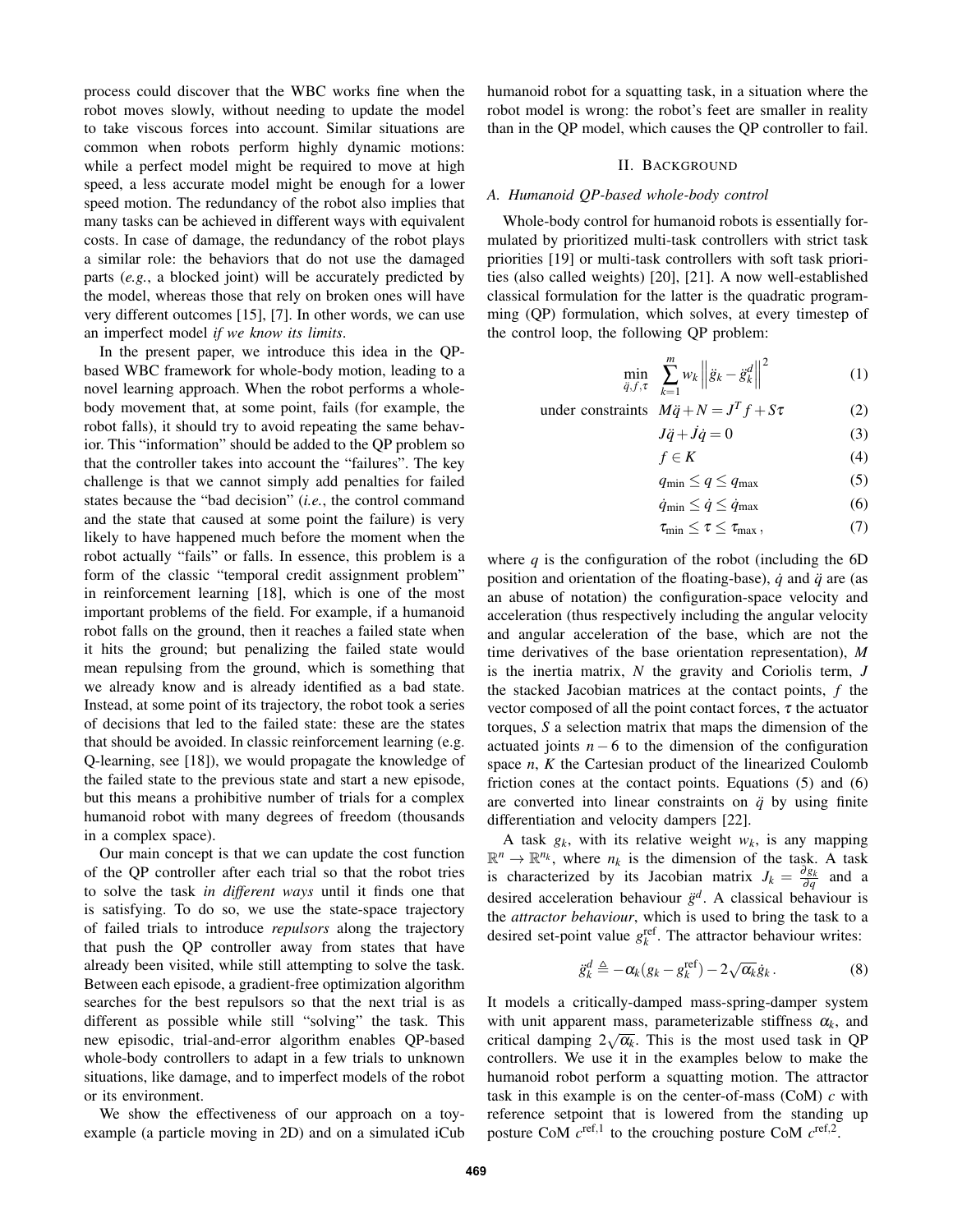As opposed to using nonlinear constrained robotics optimisation frameworks such as [23], a QP can be solved in few milliseconds and thus allows for online control.

## *B. Learning with humanoid robots*

A large part of the work about learning motion controllers for humanoid robots has focused on the optimization of neural networks [24], [25] or Central Pattern Generators (CPG) [24], [26] in simulation, with the hope of transferring the optimized controller to the physical robot; some others rely on more classic reinforcement learning approaches (e.g. Q-learning) and learn discrete policies (e.g., [27]). However, all these approaches assume that the simulation perfectly captures the dynamics of the robot. The few experiments performed with real robots involve learning very few parameters (typically from 2 to 4) for simple walking patterns [28], [29], because only a few dozen of controller evaluations can be reasonably performed with a robot.

While interesting from an artificial intelligence perspective, these learning approaches are far from being competitive with QP-based WBC: they can only generate simple motion for a single task (e.g. walking forward) and are often openloop. In addition, they are not compatible with QP-based WBC, which prevents the two communities to exchange ideas and progress together.

A handful of papers combine QP-based WBC with some form of learning (e.g. [30]). Modugno *et al.* [31] exploited a black-box optimizer (CMA-ES [32]) to learn the temporal profiles of the task weights of a QP-based controller, using a simulated robot. In [8] they used constrained variants of CMA-ES to learn safe task weights that guarantee that the controller never violates constraints. However, the optimization was still done offline and not on the real robot. Mukovskiy *et al.* [33] learned movement primitives from human motion captures, and combined them with model predictive control and planning to generate whole body motions on the HRP-2 robot. Clever *et al.* [34] used motion generated in simulation with a QP-based WBC to learn motion primitives, which can then be employed instead of the QP-based WBC while having a lower computational cost. Overall, these papers use learning in simulation only and aim at making whole body control more reliable and less computationally demanding. Contrary to the present paper, they do not aim at incorporating data from failed executions into the controller itself. Although not tested on a physical robot (to our knowledge), the approach proposed by Lober *et al.* [35] is probably the closest to the present work. In this work, the authors used Bayesian Optimization (BO) [7], which is a model-based black-box optimization algorithm, to move an intermediate waypoint for a QP-based WBC. However, as noted by the author, BO does not scale besides a few parameters (about 5 to 10 parameters to optimize). The same observation was done by Antonova *et al.* [36] that used BO and CMA-ES to optimize the 16 parameters of a walking controller for a simulated planar robot.

Finally, in a study related to the present paper, but not directly related to learning, Gori *et al.* used force fields as attractors and repulsors to model targets and obstacles inside a reaching/tracking controller for the upper-body of iCub [37]. The authors, however, only applied their approach to the upper-body of the robot on a fixed base, and relied on real-time perception of visual targets and obstacles. In other words, they did not attempt to *learn*, that is, to improve performance after several trials; instead, they only adapted the current controller to the environment.

## *C. Transferability in robot learning*

It is well documented that optimizers overfit simulators most of the time, which leads to behaviors that are highperforming in simulation, but low-performing in reality. This issue is commonly called the "reality gap" [38], [16], [39].

Many ideas have been explored to cross this "reality gap", especially in evolutionary robotics. The proposed solutions range from adding noise to the simulation [38], [40] to automatically improving simulators [41], [11]. One of the most successful approaches is the "transferability approach" [16], [15], [39]: instead of attempting to correct the simulator, the transferability approach hypothesizes that the simulator is accurate for *some* behaviors and not others; it is therefore possible to (1) learn the limits of the simulation, which is a supervised learning problem, and (2) encourage the learning process to select behaviors that are within these limits.

This idea was recently used to learn new walking policies for a damaged 6-legged robot in less than 2 minutes / a dozen trials [7]. In these experiments, the robot can find a working policy because some behaviors from the simulated, intact robot perform the same on the damaged, real robot (typically because they do not rely on the damaged part). Put differently, the algorithm finds the subset of high-performing solutions that work similarly in the simulated, intact robot and the physical, damaged robot. However, this algorithm does not fit the QP-based WBC framework, since it is designed to learn parametrized policies (e.g. CPGs or neural networks). In the present work, we exploit the same concept of transferability, but we formulate it in a way that leverages the benefits of modern WBC.

## III. REPULSOR LEARNING

## *A. Repulsor behavior with the QP controller*

When the robot executes a QP-controlled motion that leads to a failure (e.g. the robot falling down, the QP failing to find a solution, *etc.*), we want to instruct the controller to *avoid* that motion. Let  $t \mapsto q^{\text{fail}}(t)$  be the trajectory in the configuration space, corresponding to such an ultimately failing motion. The trajectory is discretized in a number *nr* of *repulsor* configurations  $q_1^{\text{fail}}, \ldots, q_{n_r}^{\text{fail}},$  at times  $t_1, \ldots, t_{n_r}$ distributed uniformly along the total time of the motion.

In order to write a QP-compatible repulsor task from a repulsor configuration  $q_j^{\text{fail}}$ , we take inspiration from the behavior of the Coulomb's inverse-square law between electrically charged point particles. Considering the current configuration  $q$  and the the repulsor configuration  $q_j^{\text{fail}}$  as two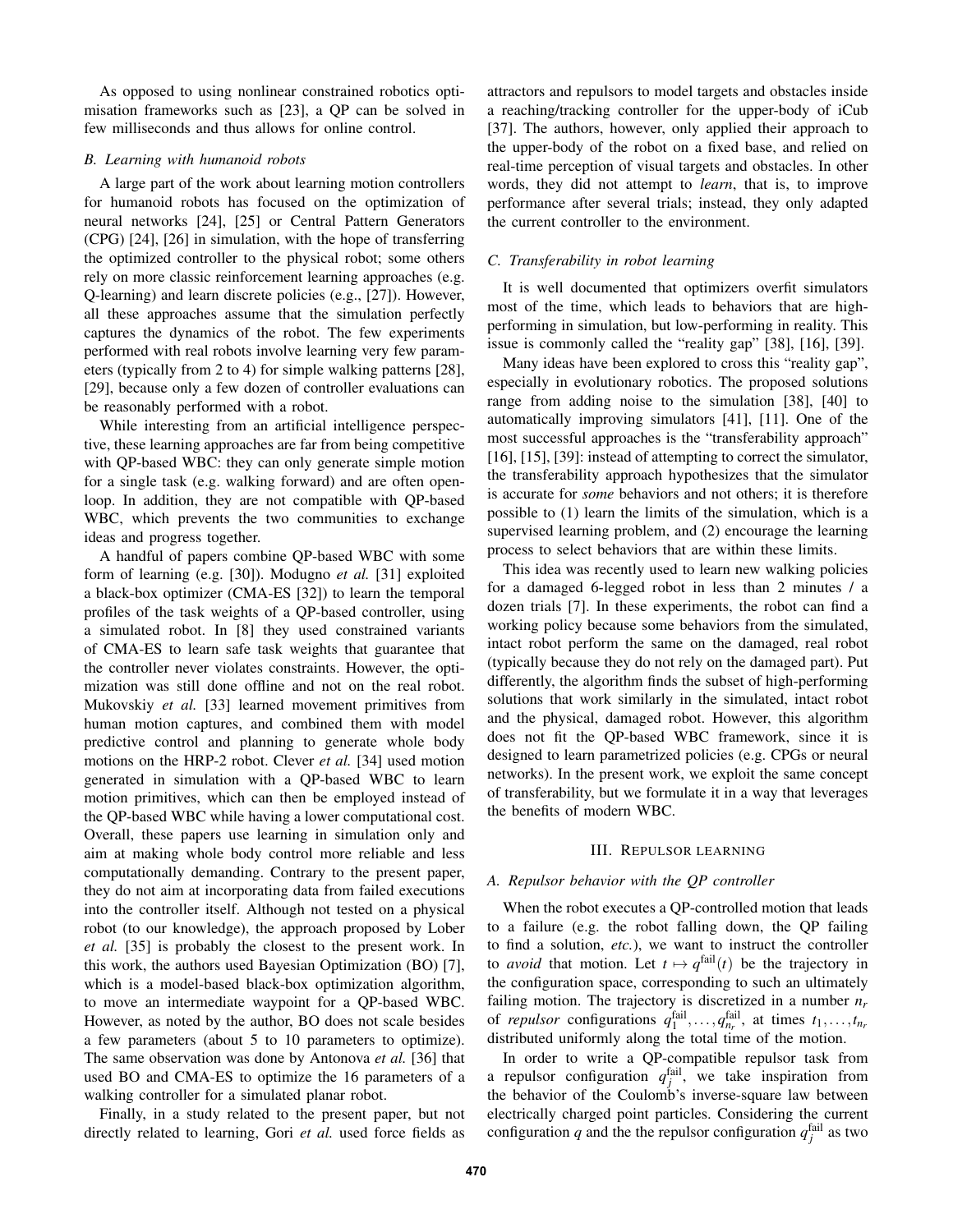positive electric charges, the desired behavior writes:

$$
\min_{\ddot{q}} \left\| \ddot{q} - \frac{\Delta}{\|\Delta\|^3} \right\|^2, \quad \Delta \triangleq \beta \left( q - q_j^{\text{fail}} \right), \tag{9}
$$

where  $\beta$  is a diagonal matrix with non-negative, and at least one positive, elements. Changing the elements in  $\beta$  affects the repulsion strength along each coordinate, which can also be set to zero. Let us denote the desired acceleration of the repulsor behavior from  $q_j^{\text{fail}}$  as:

$$
\ddot{q}^{\text{rep}}(q_i^{\text{fail}}) \triangleq \frac{\Delta}{\|\Delta\|^3} \,. \tag{10}
$$

Adding the set of repulsors from the failed motion to the QP (1) with respective weights  $(w_1^{\text{rep}}, \ldots, w_{n_r}^{\text{rep}})$ , the latter stays definite positive and becomes:

$$
\min_{\ddot{q}, f, \tau} \sum_{k=1}^{m} w_k \left\| \ddot{g}_k - \ddot{g}_k^d \right\|^2 + \sum_{j=1}^{n_r} w_j^{\text{rep}} \left\| \ddot{q} - \ddot{q}^{\text{rep}} (q_j^{\text{fail}}) \right\|^2 \quad (11)
$$
\nunder constraints (2) to (7).

As described in Section II-A, a classical QP task behavior is to attract the task to a desired set-point, using spring-damper dynamics (8). When there is a mismatch between the QP model and reality, this behaviour can cause the robot to fail. Our insight is that using the data from failed attempts to add repulsor tasks will cause the QP to explore away from previously visited states, while still trying to complete the task. The individual joint gains  $(\beta)$  determine how much each joint is repulsed by the repulsor, while the task weights  $(w_j^{\text{rep}})$  determine the strength of each repulsor.

Fig. 1 illustrates this behaviour in a simple twodimensional state-space where there is a mismatch between the QP model and the real world. In example A, the hatched area represents the mismatch between the real world robot and its simulated model (*i.e.*, the model used to compute the controls) which drives the state "downwards" preventing the QP to reach the task's goal. Adding repulsors on the failed trajectory causes the QP to explore away from the hatched area and complete the task (A.2). In the second case (B.1 and B.2), we reach a failed state when entering the hatched area. Adding the repulsors (red triangles) effectively changes the path followed by the QP in B.2, which approaches the goal from another configuration.

#### *B. Optimizing the repulsors*

The position of the added repulsors is determined by the trajectories previously explored by the QP-based WBC. However, the individual joint gains  $(\beta)$  and the weight of each repulsor task  $(w_j^{\text{rep}})$  need to be tuned: if they are too high, the QP-based WBC will not solve the task (the repulsors will dominate the cost function of the quadratic program); if they are too small, then the next behavior is likely to be very close to the current failed ones, and therefore likely to fail as well. As a consequence, we need to optimize the gains and the weights so that the QP-based WBC solves the task as best as possible, while being as far as possible from the previous failed attempts.



Fig. 1. Intuition of the repulsors approach, shown in a 2D state-space for simplicity. Each panel shows the path followed by the state from the start (blue, filled) to the task goal (green, hollow). Hatched areas show a mismatch between the QP model and the real world. Repulsors are shown with red triangles.

These two objectives can be evaluated for a vector of individual joint gains diag( $\beta$ ) and a set of  $i \cdot n_r$  repulsor weights  $W = [w_1^{\text{rep}}, \dots, w_{i \times n_r}^{\text{rep}}]$  by running the QP controller (Eq. 11) for *nT* time-steps *without interacting with the physical robot*, that is, by simulating the robot with the same model as the QP controller, and computing the two following cost functions: (1) the average distance of the QP-generated trajectory from each repulsor  $(c_E)$  and (2) the tracking error of the QP task  $(c_T)$ . More formally, we compute:

$$
c_E(\beta, W) \triangleq \frac{1}{i \cdot n_r} \int_0^T \sum_{j=1}^{i n_r} \exp\left(-\left\|q(t) - q_j^{\text{fail}}\right\|^2\right) dt \quad (12)
$$

$$
c_T(\beta, W) \triangleq \int_0^T \sum_{k=1}^m w_k \left\| g_k(t) - g_k^d \right\|^2 dt, \qquad (13)
$$

where  $i$  is the current episode number and  $T$  is the duration of each episode.

We normalize  $c_E$  and  $c_T$  using a Monte Carlo estimate of the bounds for each cost. Specifically, we run the QP controller *K* times (e.g.,  $K = 100$ ) with random values for  $\beta$ and  $W$ ; estimate  $c_E$  and  $c_T$  for each run; and finally normalize them using the  $5<sup>th</sup>$  and  $95<sup>th</sup>$  percentiles (to avoid outliers):

$$
C_E(\beta, W) \triangleq \frac{c_E(\beta, W) - I_{5\%}(c_E)}{I_{95\%}(c_E) - I_{5\%}(c_E)}\tag{14}
$$

$$
C_T(\beta, W) \triangleq \frac{c_T(\beta, W) - I_{5\%}(c_T)}{I_{95\%}(c_T) - I_{5\%}(c_T)}\tag{15}
$$

where  $I_{5\%}(x)$  denotes the 5<sup>th</sup> percentile of *x* and  $I_{95\%}(x)$  the 95*th* percentile.

Lastly, we combine  $C_E$  and  $C_T$  in a single cost function:

$$
C(\beta, W) \triangleq \lambda \cdot C_E(\beta, W) + (1 - \lambda) \cdot C_T(\beta, W) + P(t) \quad (16)
$$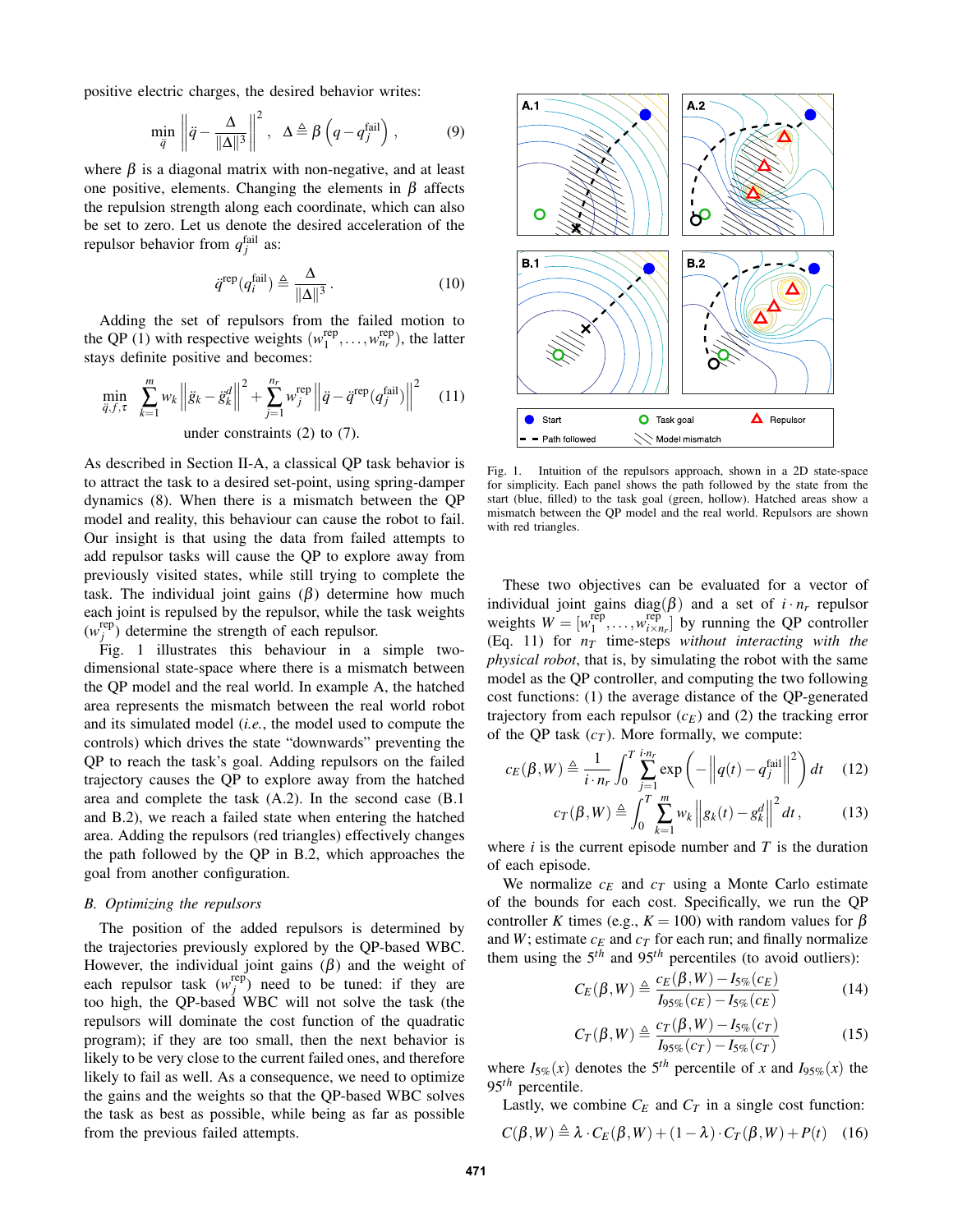where  $\lambda$  is a user-defined parameter that represents the tradeoff between the two cost functions, *i.e.* between exploration and exploitation. A penalty  $P(t)$  is added to the cost if a failed state is reached before the end of the allotted episode time:

$$
P(t) = 2 \frac{t}{T_{\text{allotted}}}
$$
 (17)

 $C(\beta, W)$  is not differentiable since it involves solving a QP program at every time-step. We therefore consider it as a black-box function that we optimize with  $CMA-ES<sup>1</sup>$  [32], a state-of-the-art global optimizer for non-linear, stochastic, black-box optimization.

This optimization is performed by running simulations using the QP model and different sets of repulsor parameters. This process typically requires hundreds of calls to the cost function, which makes the overall optimization computationally demanding (at least several minutes for a humanoid using a modern computer). Nevertheless, our aim is primarily to reduce the *interaction time*, that is, the time spent trying controllers on the real robot, because we assume that computers will be faster and faster in the future. In addition, CMA-ES can take full advantage of multi-core computers and clusters to speed up the computation. It is also important to highlight that the optimization becomes harder after each episode, since we increase the number of parameters to optimize after each episode on the physical robot. Our approach is therefore not likely to work with more than a dozen of episodes; it still fits our use case well because we aim at performing at most a dozen of learning episode with the physical robot.

## *C. Episodic learning*

The learning algorithm searches for high-performing, alternative control strategies until it has exhausted its budget of episodes (or until a satisfying solution is found). Algorithm 1 details the full learning loop, which is based on three main steps:

- 1) attempt to complete the task using the QP controller in the real world (with the physical robot); record the trajectory and the tracking cost  $c_T(\beta, W)$  (line 6);
- 2) add new repulsors  $\mathcal R$  using the state-space trajectory  $q^{(i)}$  of the last episode (line 11);
- 3) optimize the parameters of the repulsors  $(\beta, W)$  with CMA-ES and the QP controller, using the model of the controller as a simulator (line 12).

After each episode, the robot is reset to its initial position. A success threshold for the tracking cost is not specified to keep a more general approach. In this case, each trajectory is considered as sub-optimal and is therefore avoided in future episodes. Thus, the output of the algorithm is not necessarily the last set of repulsors, joint gains, and repulsor weights, but the one that correspond to the best tracking cost in the real world.

#### Algorithm 1 Repulsor learning

|     | 1: <b>procedure</b> LEARN                                                                     |  |
|-----|-----------------------------------------------------------------------------------------------|--|
| 2:  | $\mathscr{R} \leftarrow \emptyset$<br>$\triangleright$ set of repulsors                       |  |
|     | 3: $C^* \leftarrow \infty$<br>$\triangleright$ best cost so far                               |  |
|     | 4: $\beta^*, W^* \leftarrow 0, 0$<br>$\triangleright$ best parameters                         |  |
|     | 5: <b>for</b> i from 1 to N do<br>$\triangleright$ for each episode                           |  |
| 6:  | $q^{(i)} \leftarrow$ Run episode in real world using QP                                       |  |
|     | controller with $\mathcal{R}(\beta, W)$ and compute $c_T(\beta, W)$ (Eq. 13)                  |  |
| 7:  | <b>if</b> $c_T < c_T^*$ then $\Rightarrow$ update the best parameters                         |  |
| 8:  | $\mathscr{R}^* \leftarrow \mathscr{R}$                                                        |  |
| 9:  | $\beta^*, W^* \leftarrow \beta, W$                                                            |  |
| 10: | $c_T \leftarrow c_T^*$                                                                        |  |
| 11: | <b>for</b> <i>j</i> from 1 to $n_r$ <b>do</b> $\rightarrow$ <i>add new repulsors</i>          |  |
| 12: | $\mathscr{R} \leftarrow \mathscr{R} \cup q^{(i)}(t_j), t_j = \frac{j-1}{n-1}T$                |  |
| 13: | $\beta, W \leftarrow \text{argmin}(\text{SIMEPISODE}(\mathcal{R})) \Rightarrow \text{CMA-ES}$ |  |
| 14: | return $\mathscr{R}^*,\beta^*,W^*$                                                            |  |
|     | 15: <b>procedure</b> SIMEPISODE( $\mathscr{R}$ )                                              |  |
|     | 16: Run episode using QP model, controlled by QP with                                         |  |
|     | $\mathcal{R}(\beta,W)$ (Eq. 11)                                                               |  |

- 17: Calculate exploration cost,  $C_E$ , using (Eq. 12, 14)
- 18: Calculate task cost,  $C_T$ , using (Eq. 13, 15)
- 19: return *C*(β,*W*) (Eq. 16)

# IV. EXPERIMENTAL RESULTS

#### *A. 2D particle*

Our first objective is to validate the concept of repulsor learning on a simple and visual example (Fig. 2). To do so, we implemented our algorithm for a simple two-dimensional particle of mass 1 kg that has to start from state  $(1,0)$  and reach state  $(-1,0)$ . At each time-step, the QP controller chooses the magnitude of a 2D force, which is applied on the particle with the standard equation of dynamics. To introduce a mismatch between the QP model and the "real world", we placed a circular obstacle of radius 0.3 around  $(0,0)$  which is unknown to the QP controller. Hitting the obstacle puts the particle in a "failed state", which halts the controller. In higher-dimensional spate spaces, the equivalent of this obstacle would be a zone in which the robot fails, for instance, a zone of the state-space in which a humanoid robot fails to maintain its balance. After each episode, we add 6 repulsors, resulting in 8 to 32 parameters to optimize<sup>2</sup>, depending on the episode number. Since the optimization procedure is stochastic, we replicate each experiment 20 times to gather statistics. To optimize the cost, CMA-ES is given a budget of 500 calls to the cost function.

The results show that three episodes are enough to reach the target state (Fig. 2A). In a typical run (Fig. 2B), the particle first hits the obstacle (for which there is a mismatch between the model and the "reality"), which is expected since the controller has no knowledge of the obstacle. Repulsors are then added, but the second episode is often too close to the obstacle. At the third episode, the particle usually reaches

<sup>&</sup>lt;sup>1</sup>We use the implementation of the libcmaes library: https://<br>qithub.com/beniz/libcmaes  $g$ ithub.com/beniz/libcaes/libcaes/libcaes/

<sup>2</sup>The particle has a 2-dimensional state. The number of parameters is  $2+6\times i$ , where 6 is the number of repulsors and *i* the learning episode.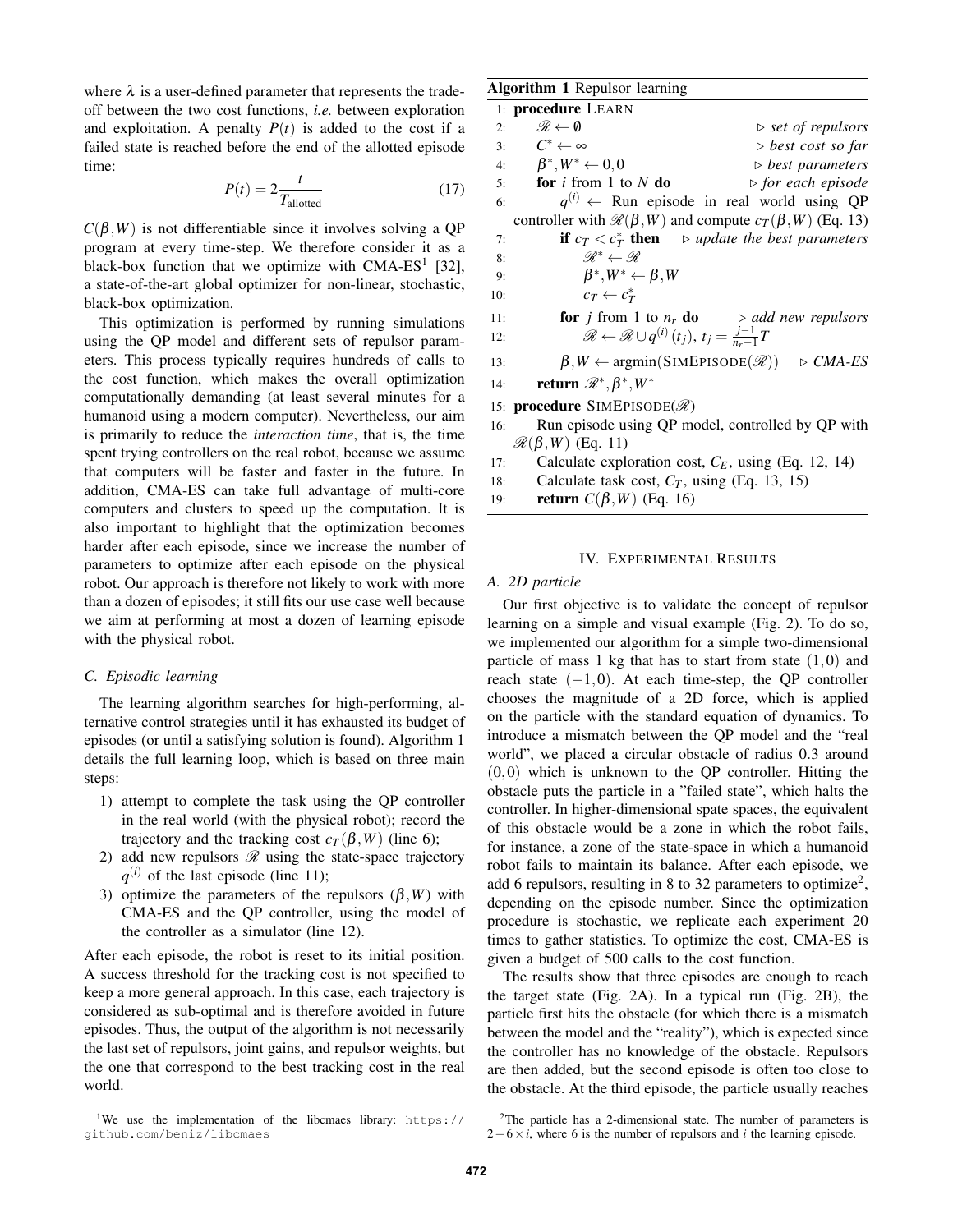

Fig. 2. Tracking cost for the particle task (20 replicates). A: Median of the best tracking cost since the beginning of the learning process and 25*th*-75*th* percentiles. The task is solved after only 3 to 4 seconds of interaction time (3 to 4 episodes). B: Behavior of a typical controller. The first two episodes (trajectories 1 and 2) hit the obstacle; the third tested trajectory solves the task and obtains the best tracking cost; the fourth trajectory is very different from the third trajectory, but it obtains a higher cost. The selected controller is the third one.



Fig. 3. The mismatch between the "real world" iCub (left, small feet) and its internal model in the QP controller (right, large feet) causes the iCub robot to fail in the real world, even though the QP-based WBC generates a feasible joints trajectory. The "real world" here is in Gazebo.

the target state. After this episode, the algorithm explores more complex trajectories, but the resulting trajectories often have a high tracking error because they have to be different from the "good" trajectory that was found at the third episode.

# *B. iCub squatting with a mismatch in feet geometry*

We then evaluate our approach with a QP-based WBC for the iCub robot, with a mismatch between the internal model of the QP controller and the model simulated in Gazebo<sup>3</sup>. iCub is a 53-DOF full humanoid robot, with  $7$ -DOF arms, 3-DOF torso and 6-DOF legs. It is fully open-



Fig. 4. Tracking cost for the iCub squatting task (13 replicates). Median of the best tracking cost since the beginning of the learning process and 25*th*-75*th* percentiles. The task performance increases (lower cost) on average as more trials are performed, with the major improvement between the first and second trials.

source in both mechanics and software [42]. Its dynamics model, represented in a URDF format, is used by a software abstraction layer to control the simulated robot in Gazebo as if it was the real one [43]. Wrenches, contact forces and center of mass are computed for both the real and simulated robot by open-source libraries for dynamics estimation [44]. To optimize the cost, CMA-ES is given a budget of 500 calls to the cost function.

We created a QP-based WBC for iCub using the MC-RTC framework [3]. The controller is composed of a position task for the robot's center of mass (CoM), the left hand and the right hand. Each position task switches its set-point position every *t*period seconds, taking iCub from a standing to a crouching configuration and back. Specifically, we move the CoM from  $y = 0.45$ m to  $y = 0.3$ m. When both the QP controller and Gazebo, *i.e.*, the "real world", have the exact same model, iCub is able to perform the squatting task with the "classic" QP controller with three tasks (and no repulsors). However, we introduce a mismatch to the QP model that causes iCub to fail when performing the task. Specifically, we provide iCub with a different (smaller) pair of feet, as shown in Figure 3, which is a common occurrence in this platform as different variations of it are used in labs around the world. The smaller feet are 15 cm long and 5 cm wide while the bigger feet which are 19 cm long and 6.5 cm wide. The model in the QP controller no longer reflects the real world robot: as expected, the "classic" QP controller with the three tasks fails, and the robot falls.

Therefore, we start learning the repulsors as described in Section III. The controlled robot has 53DOF, which would result in a 53-dimensional repulsor if all the joints would be considered (more if the full state would be considered, including velocities and accelerations). However, most of the joints of iCub are not "critical" for balancing (e.g., 9 DOF in each hand). For this reason, and for keeping the number of parameters to optimize as low as possible, we designed a repulsor state of 8-DOF, with the following joints: ["torso pitch", "torso roll", "torso yaw", "neck pitch",

<sup>&</sup>lt;sup>3</sup>In this case, the simulated robot in Gazebo is the "real world" robot.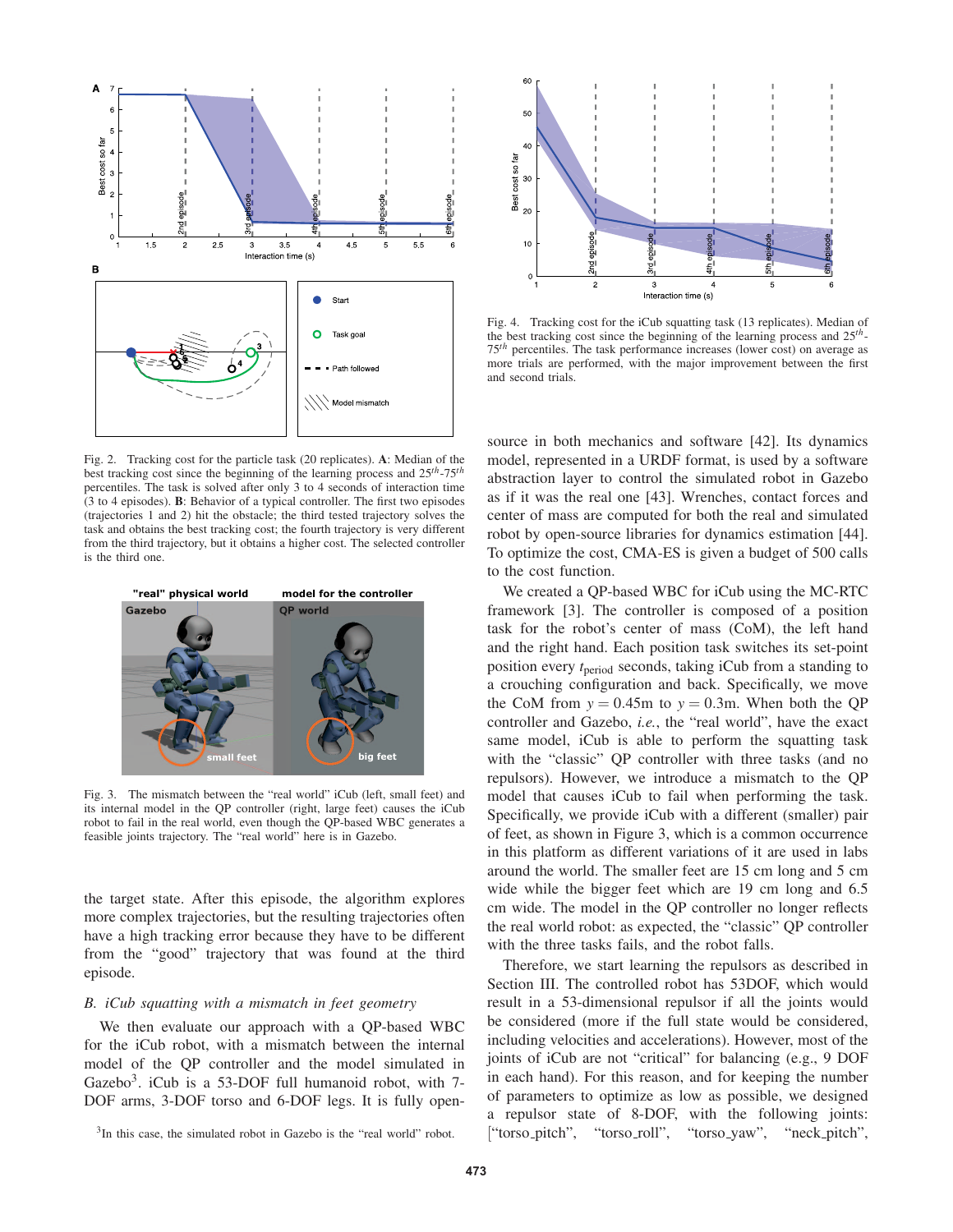"l hip pitch", "r hip pitch", "l knee", "r knee"].

We run the learning algorithm for 6 episodes, adding 6 new repulsors after each episode and optimizing their parameters before making a new attempt at fulfilling the task with the "real robot". The number of parameters to optimize is therefore dim( $\beta$ ) + dim( $W$ ) ×  $i = 8 + 6 \times i$ , ranging from 14  $(i = 1$ , first episode) to 38  $(i = 5$ , last episode).

There is a clear improvement in the task performance when using repulsors, as seen in Fig. 4. As more trials are performed and new repulsors are added, the performance increases further. Although the robot is not able to perform the same squatting motion as expected by the QP-based WBC (because the QP controller is using a wrong model), it is still able to perform a comparable squatting motion without falling down (see the Supplementary Video). The CoM trajectories from one learning process are shown in Fig. 5. Here we can see that the original trajectory, *i.e.* without repulsors (shown in blue), is not able to make the robot stand up after performing the squat (the robot falls). In three of the following trials iCub performed a smaller squat (see the Supplementary video) and was able to go back to a standing position.

## V. CONCLUSION AND DISCUSSION

Learning repulsors is a novel and promising approach to mix QP-based WBC with trial-and-error learning. It enables applying QP controller to real world robots, despite the inevitable model errors, and without requiring to identify or improve the robot model used by the QP controller. In the two experimental setups of this paper, only 3 to 5 episodes are required to find a controller that works in spite of an important mismatch between the model used in the controller and the real world. This low number of episodes makes it easy to use our approach on physical humanoids robot and significantly lowers the risk of breaking them. In the iCub case, dealing with smaller feet is a clear example to demonstrate our approach, albeit a simple one to solve by measuring the feet and updating the model. We are exploring other demonstrations for our approach, and especially on the real iCub.

Nevertheless, the way we learn repulsors is only a first "proof of concept" of the idea and we believe the concept can be improved in several ways. First, the trade-off between solving the task and exploring needs to be well-tuned to obtain satisfying results. In future work, we will explore the use of stack-based formulations of the whole-body problem [19] (instead of the weight-based approach followed here), which would change the way we combine the repulsors with the main task.

A second direction of improvement is to accelerate (and potentially improve) the optimization of the repulsors by using a more data-efficient optimization algorithm. For instance, Bayesian optimization [7], [29] with an appropriate prior could require fewer calls to the cost function to find high-performing solutions. In addition, the proposed algorithm does not use all the available information. For instance, the score achieved in the real world is currently ignored by



Fig. 5. Center of mass trajectories of the iCub robot for 5 episodes of a typical learning process in the "real world" (here the Gazebo simulation with small feet). The original trajectory, *i.e.* without repulsors, is shown in blue. Episodes 2, 4 and 5 led to satisfying behaviors (not falling, squatting movement). See the supplementary Video for a a visualization of the behaviors.

the algorithm, whereas it could be used to guide the search for the best repulsors.

Overall, learning repulsors offers a new view of humanoid robot learning that bridges the gap between modern whole body control and reinforcement learning. We believe it opens many new research avenues to make humanoids robot that can both benefit from sophisticated control methods and adapt to unexpected situations.

#### VI. ACKNOWLEDGMENT

The authors would like to thank Brice Clement for the engineering support; the IDH team for their help with the QP controller (https://github.com/ jrl-umi3218/Tasks); Gabriele Nava and Silvio Traversaro for their help with the iCub's URDF.

#### **REFERENCES**

[1] S. Ivaldi, O. Sigaud, B. Berret, and F. Nori, "From humans to humanoids: the optimal control framework," *Paladyn*, vol. 3, no. 2, pp. 75–91, 2012.